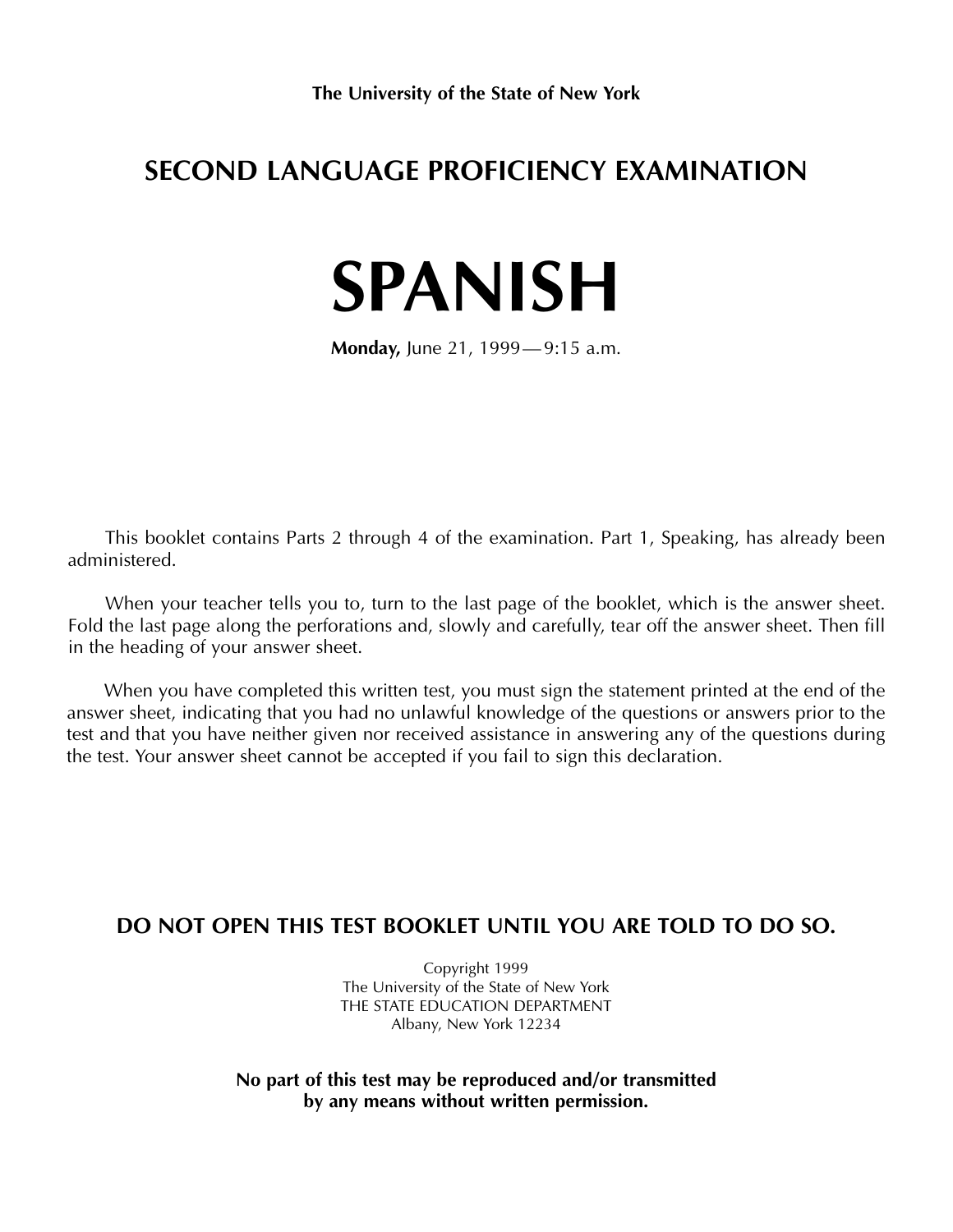### **Part 2**

## **Answer all questions in Part 2 according to the directions for Parts 2a, 2b, and 2c.**

### **Part 2a**

*Directions* (1–10): There are 10 questions in this part. For each question, you will hear some background information in English. Then you will hear a passage in Spanish *twice,* followed by the question in English. Listen carefully. After you have heard the question, read the question and the four suggested answers in your test booklet. Choose the best suggested answer and write its *number* in the appropriate space on your answer sheet.  $[20]$ 

| 1 Why is your friend unable to go with you?                                                                                           | 6 What is wrong with the shoes?                                                                                          |  |  |
|---------------------------------------------------------------------------------------------------------------------------------------|--------------------------------------------------------------------------------------------------------------------------|--|--|
| 1 He is going to the mountains with his par-<br>ents.<br>2 He needs to study.                                                         | 3 the color<br>1 the size<br>2 the quality<br>4 the price                                                                |  |  |
| 3 He has to write thank-you notes.<br>4 He is going out with other friends.                                                           | 7 What is the student discussing?                                                                                        |  |  |
| 2 What does the waiter want to know?                                                                                                  | 1 his school supplies<br>3 his grades<br>2 his schedule<br>4 his teachers                                                |  |  |
| 1 your opinion of the food<br>2 when the class would like to order<br>3 how the bill will be paid<br>4 which dessert you would like   | 8 What does your friend suggest that you do?<br>1 watch an American movie<br>2 go to a Spanish play<br>3 listen to music |  |  |
| 3 Where does your host father work?                                                                                                   | 4 go shopping                                                                                                            |  |  |
| 1 at a grocery store<br>3 at a toy store<br>2 at a furniture store<br>4 at a university                                               | 9 Which reason is given for the popularity of<br>this tourist attraction?                                                |  |  |
| 4 Why did your friend decide to stay home?<br>1 He has to clean the house.                                                            | 3 the weather<br>1 the people<br>2 the food<br>4 the location                                                            |  |  |
| 2 He is sick.<br>3 The weather is bad.                                                                                                | 10 What does your friend want to do?                                                                                     |  |  |
| 4 It is too late to go out.                                                                                                           | 1 buy some suntan lotion<br>2 get something to eat<br>3 go home                                                          |  |  |
| 5 What does your host mother want you to do?<br>1 wash the dishes<br>2 buy soap and towels<br>3 clean the bedroom<br>4 prepare a meal | 4 get something to drink                                                                                                 |  |  |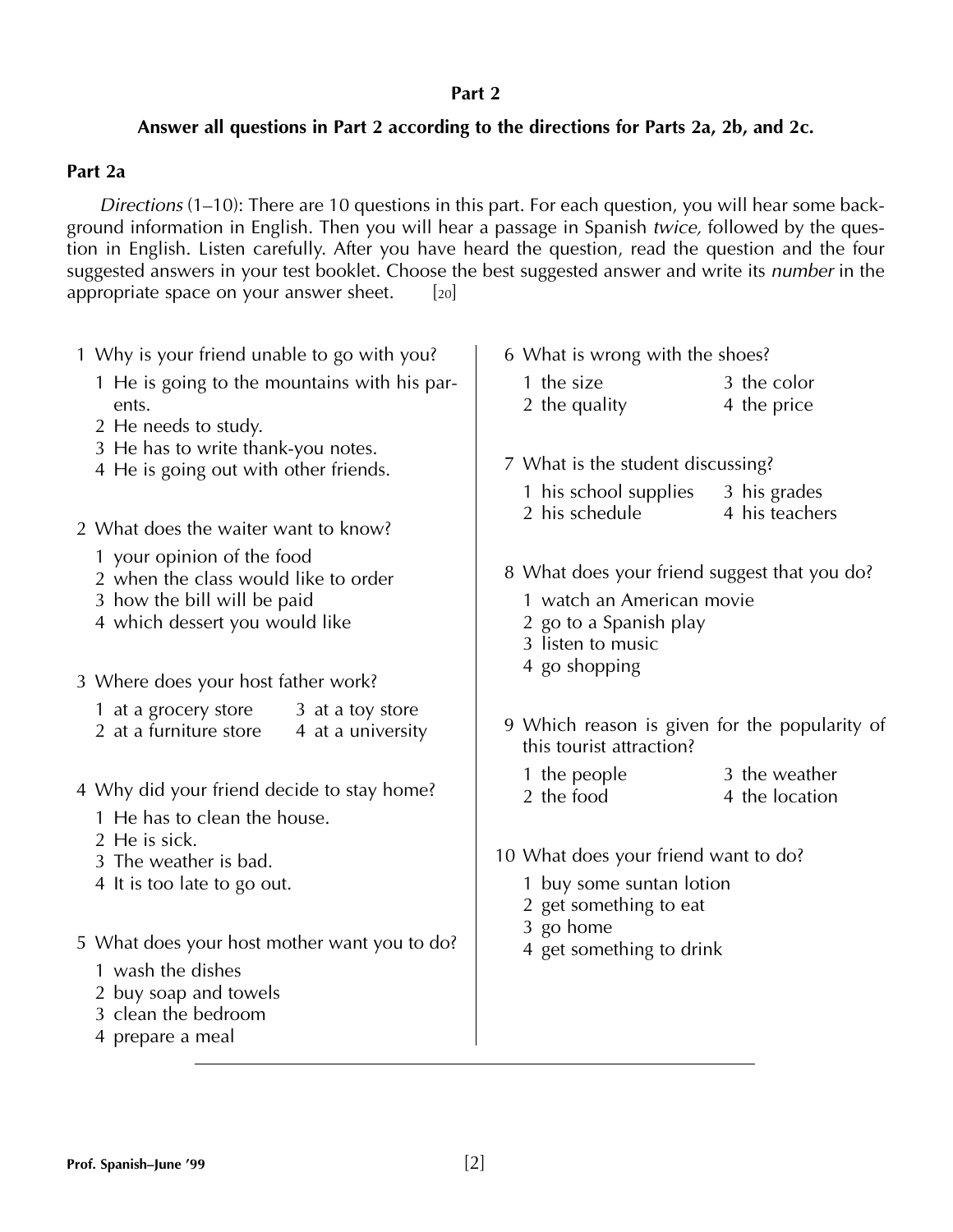## **Part 2b**

*Directions* (11–15): There are 5 questions in this part. For each question, you will hear some background information in English. Then you will hear a passage in Spanish *twice,* followed by the question in Spanish. Listen carefully. After you have heard the question, read the question and the four suggested answers in your test booklet. Choose the best suggested answer and write its *number* in the appropriate space on your answer sheet.  $[10]$ 

| 11 ¿Qué necesita hacer la chica?                                                                                                                | 14 ¡Adónde tienes que ir?                                               |  |  |
|-------------------------------------------------------------------------------------------------------------------------------------------------|-------------------------------------------------------------------------|--|--|
| 1 comprar libros<br>2 llamar a su casa<br>3 ayudar a los estudiantes                                                                            | 1 a la escuela<br>3 a la pastelería<br>4 a la farmacia<br>2 a la tienda |  |  |
| 4 usar el inglés                                                                                                                                | 15 ¿Qué se describe este anuncio?                                       |  |  |
| 12 ¿Para qué es esta celebración?<br>1 un cumpleaños 3 un nacimiento<br>2 un aniversario<br>4 una graduación                                    | 1 un viaje<br>3 una película<br>4 una tienda<br>2 un restaurante        |  |  |
| 13 ¿Qué va a hacer la familia durante sus<br>vacaciones?<br>1 ir a la playa<br>2 visitar una ciudad grande<br>3 ir de camping<br>4 ir al teatro |                                                                         |  |  |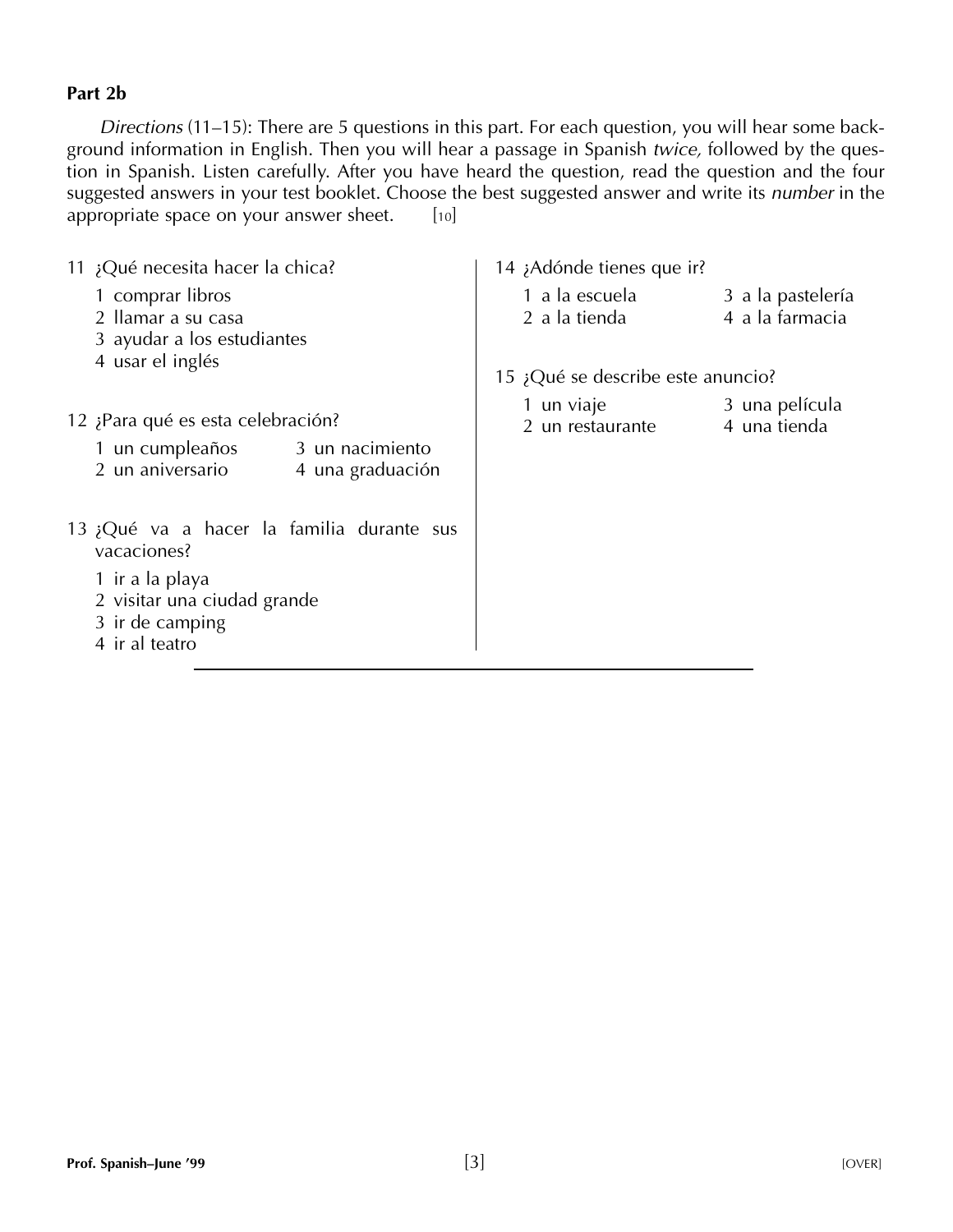## **Part 2c**

*Directions* (16–20): There are 5 questions in this part. For each question, you will hear some background information in English. Then you will hear a passage in Spanish *twice,* followed by the question in English. Listen carefully. After you have heard the question, read the question and look at the four pictures in your test booklet. Choose the picture that best answers the question and write its *number* in the appropriate space on your answer sheet. [10]

16 Which form of transportation is recommended in this advertisement?



17 According to your friend, which item is the most important?



18 Which class does your friend prefer?

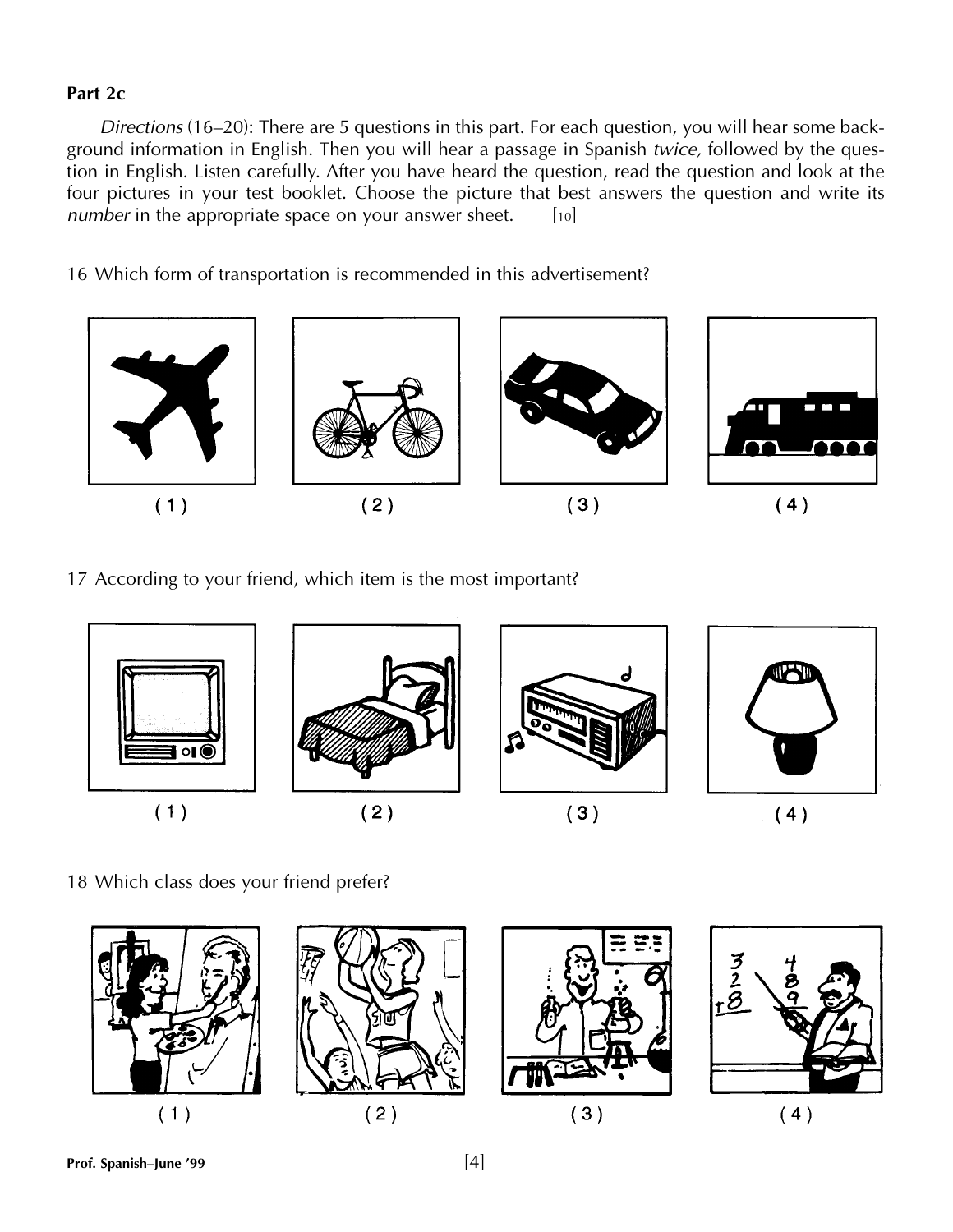19 What gift did the exchange student receive?



20 Which items can you buy in the Mercado López?

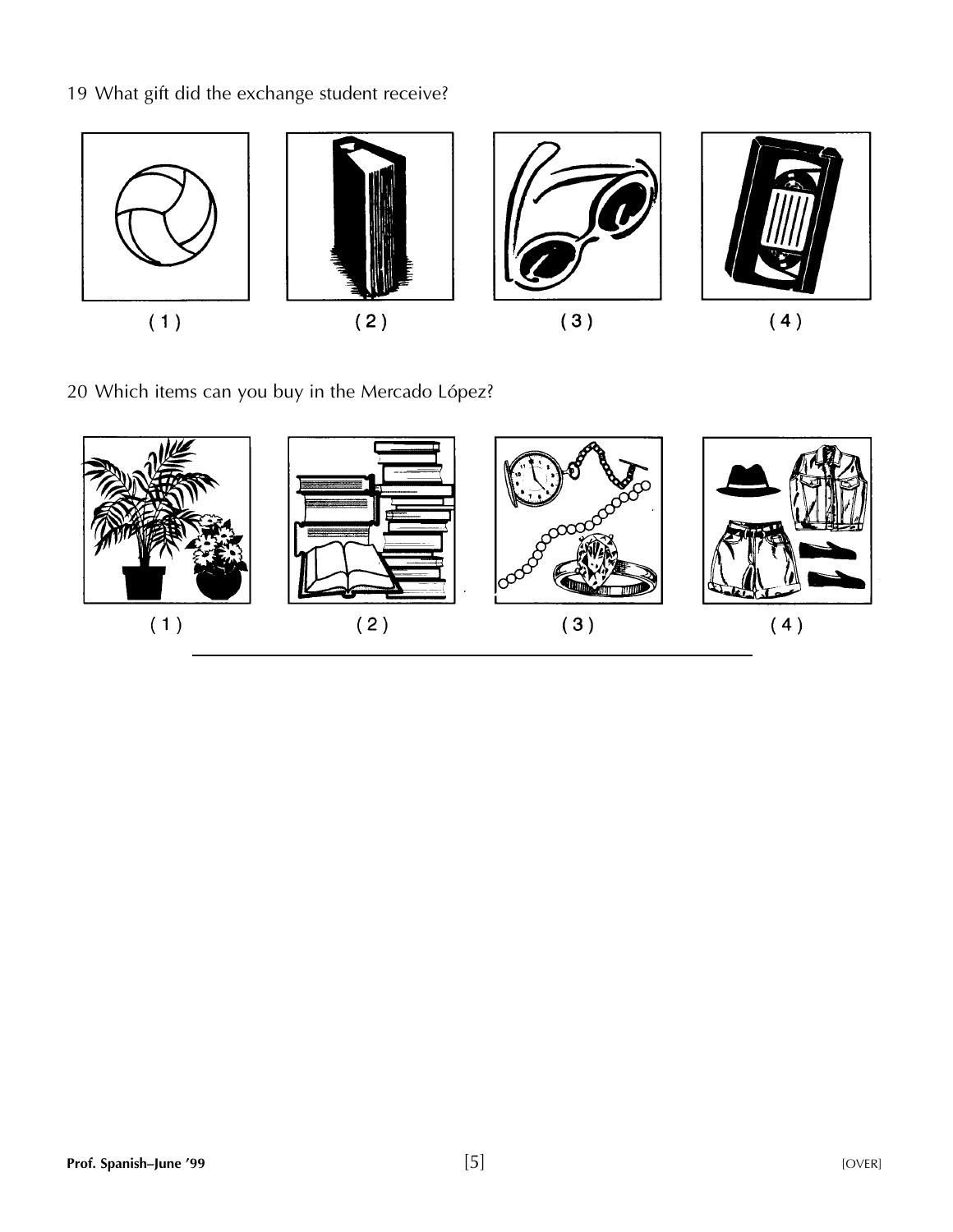#### **Part 3**

## **Answer all questions in Part 3 according to the directions for Parts 3a and 3b.**

### **Part 3a**

*Directions* (21–26): There are 6 questions in this part. For each, you must answer a question in English based on a reading selection in Spanish. Choose the best answer to each question and write its *number* in the appropriate space on your answer sheet. [12]



21 This radio station specializes in

| 1 news   | 3 music    |
|----------|------------|
| 2 sports | 4 politics |

## 22 Aeroméxico sigue siendo la línea aérea más puntual de México y del Mundo.

stá escrito y lo cumplimos. Si usted ha visto en nuestros itinerarios un horario, puede confiar en que así será, porque lo llevamos por el mundo puntualmente con más y mejores horarios y frecuencias. Aeroméxico. La línea aérea más puntual del mundo.



- 22 What does this advertisement claim about Aeromexico?
	- 1 Their flights arrive on time.
	- 2 They have the fastest airplanes.
	- 3 They serve the best food.
	- 4 They have the most comfortable seats.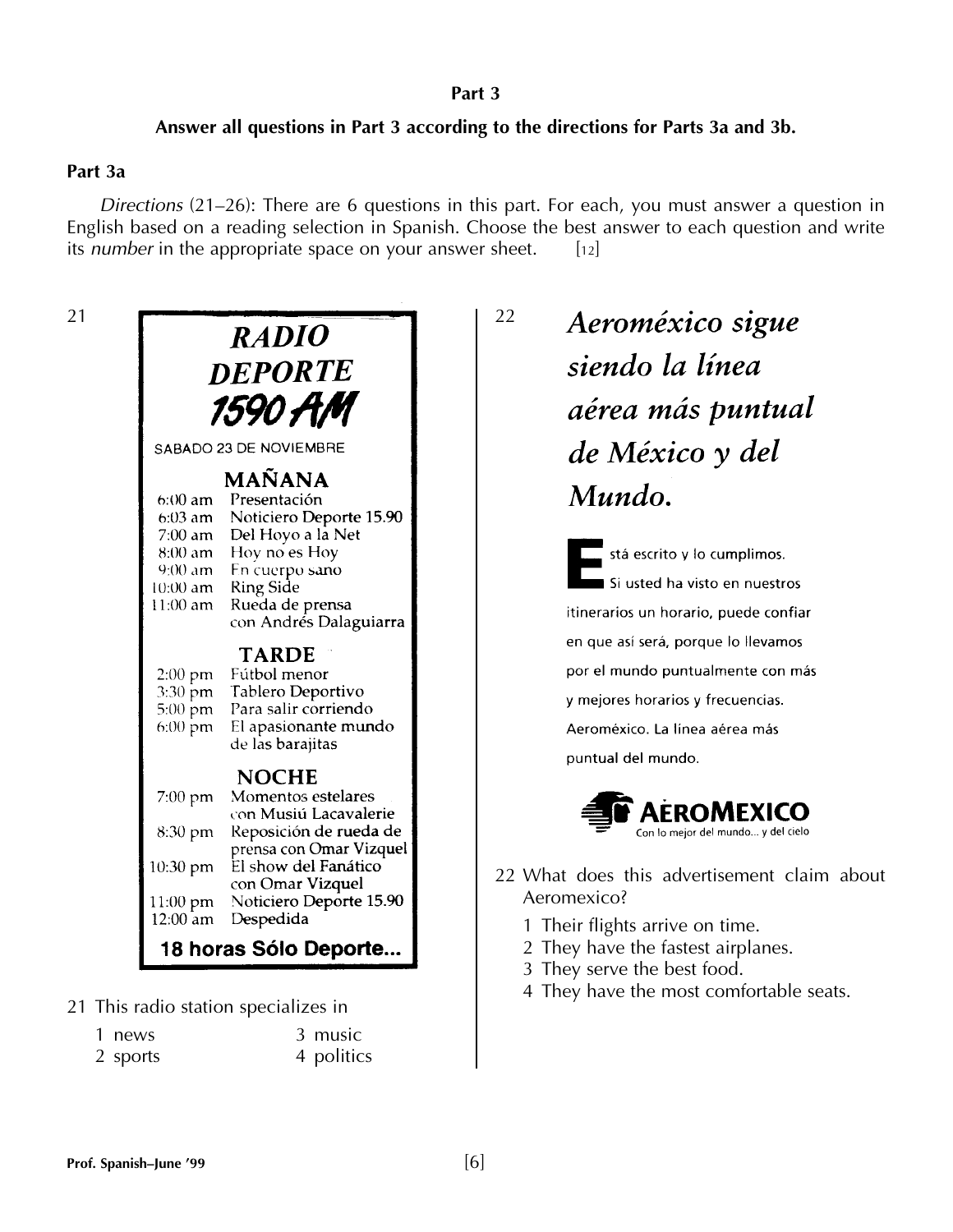\*Enfermería \*Operador de Máquina \*Secretariado-Labores de Oficina \*Imprenta \*Dibujo Técnico \*Computadoras \*Contabilidad \*Plomería \*Soldaduría \*Procesamiento de palabras \*Refrigeración y Calefacción \*Cuidado de niños \*Asistente de Enfermería

Usted debe llenar requisitos federales de eligibilidad. Para información llame al: (516) 485-5000 EXT. 63

- 23 This advertisement would be of most interest to people who need
	- 1 medical services 3 child care
	-
- 
- 2 job training 2 and 4 house keeping services



24 At what time can you get information on the weather?

| $(1)$ 1:55 p.m. | $(3)$ 3:30 p.m. |
|-----------------|-----------------|
| $(2)$ 3:15 p.m. | $(4)$ 8:00 p.m. |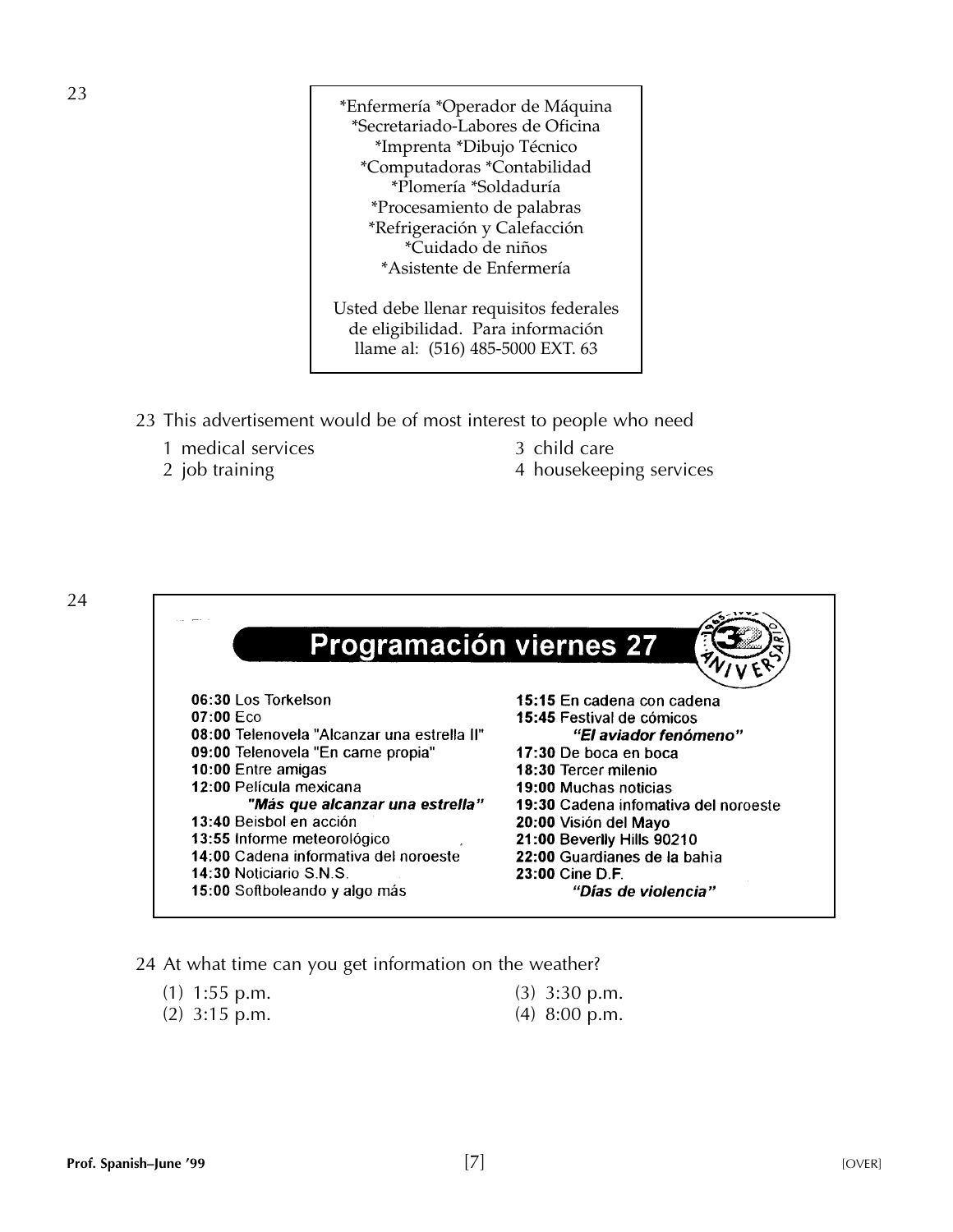# Familia vital, familia vitalter.

Vitalter es un gran complemento para la alimentación de toda la familia. Compensa las pérdidas de vitaminas y minerales que sufren los alimentos en su elaboración · Vitalter es bueno para toda la familia, ya que tiene 11 vitaminas y 4 minerales, entre ellos el flúor, que son básicos para la alimentación · Vitalter se presenta en su tradicional sabor a naranja que gusta a todos · Una familia vital con una





11 VITAMINAS, 4 MINERALES

- 25 What is the purpose of this product?
	- 1 to stimulate hair growth 3 to help one lose weight
	-
- 
- 2 to add flavor to food 4 to improve one's health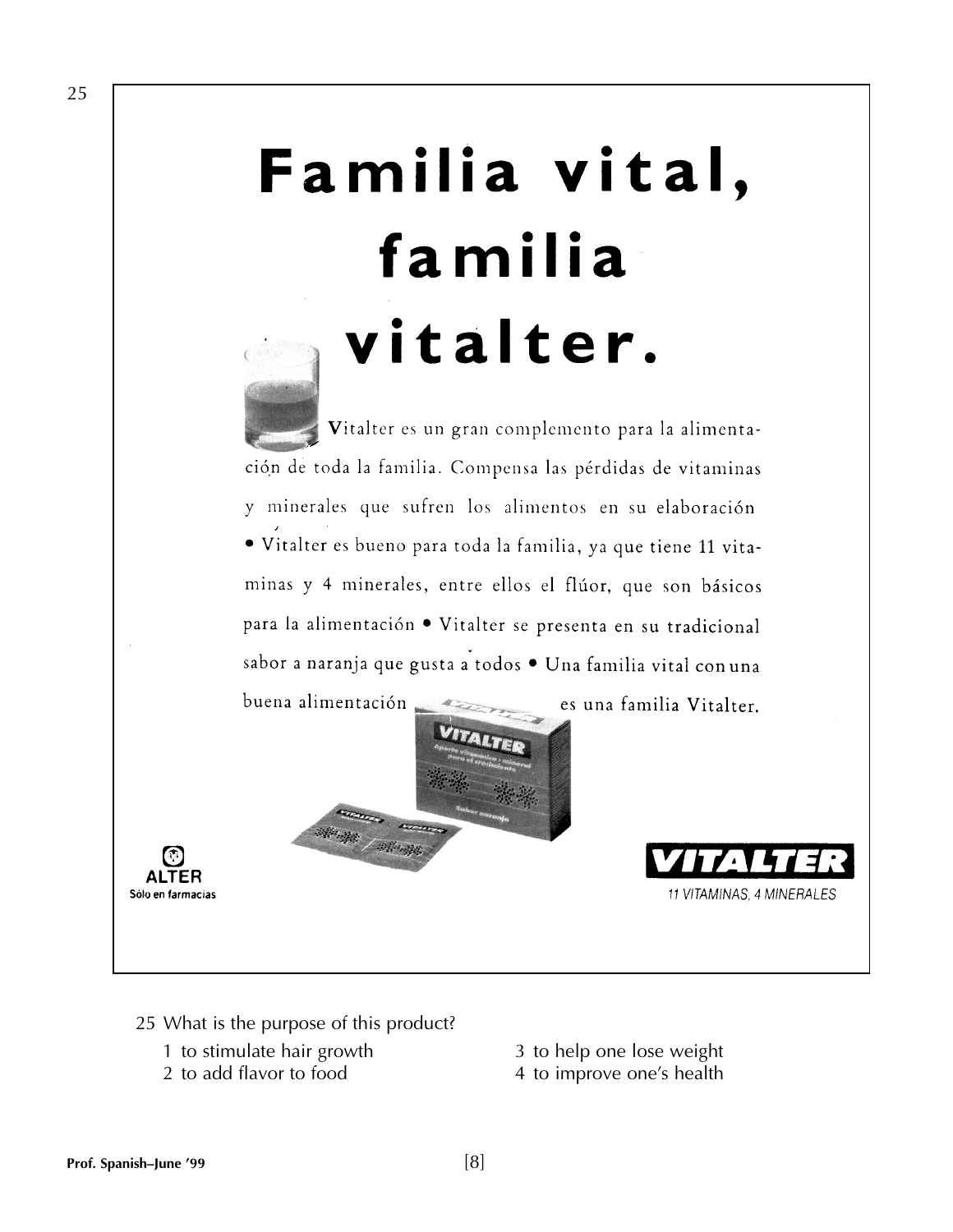## ¡LEER ES PODER!

## Abra las puertas del conocimiento.

## Ayude a sus hijos a leer.

- $\overline{\text{#}}$ **Existen muchas formas para enseñar a** leer. Explore con sus hijos cual es más efectiva:
	- Algunos niños aprenden al oir el sonido de las palabras.
	- Otros aprenden al ver la palabra escrita.
	- Todos se benefician al usar las dos técnicas.
- $\overline{\text{*}}$  Mantenga libros y otros materiales para leer en su casa. Lea cuentos para sus hijos y deje que ellos le lean a usted.
- $*$ Visite su biblioteca pública. Allí hay mucho más que libros.
- $\overline{\text{*}}$ **Reconozca los logros de sus niños** cuando aprenden a leer una sola palabra, un cuento, o un libro entero.

## FEDERACIÓN UNIDA **DE MAESTROS**

## **Gueremos lo mejor para** nuestros niños

26 What is the purpose of this article?

- 1 to announce the opening of a new library
- 2 to involve parents in their children's reading
- 3 to offer help with homework assignments
- 4 to promote a writing contest for students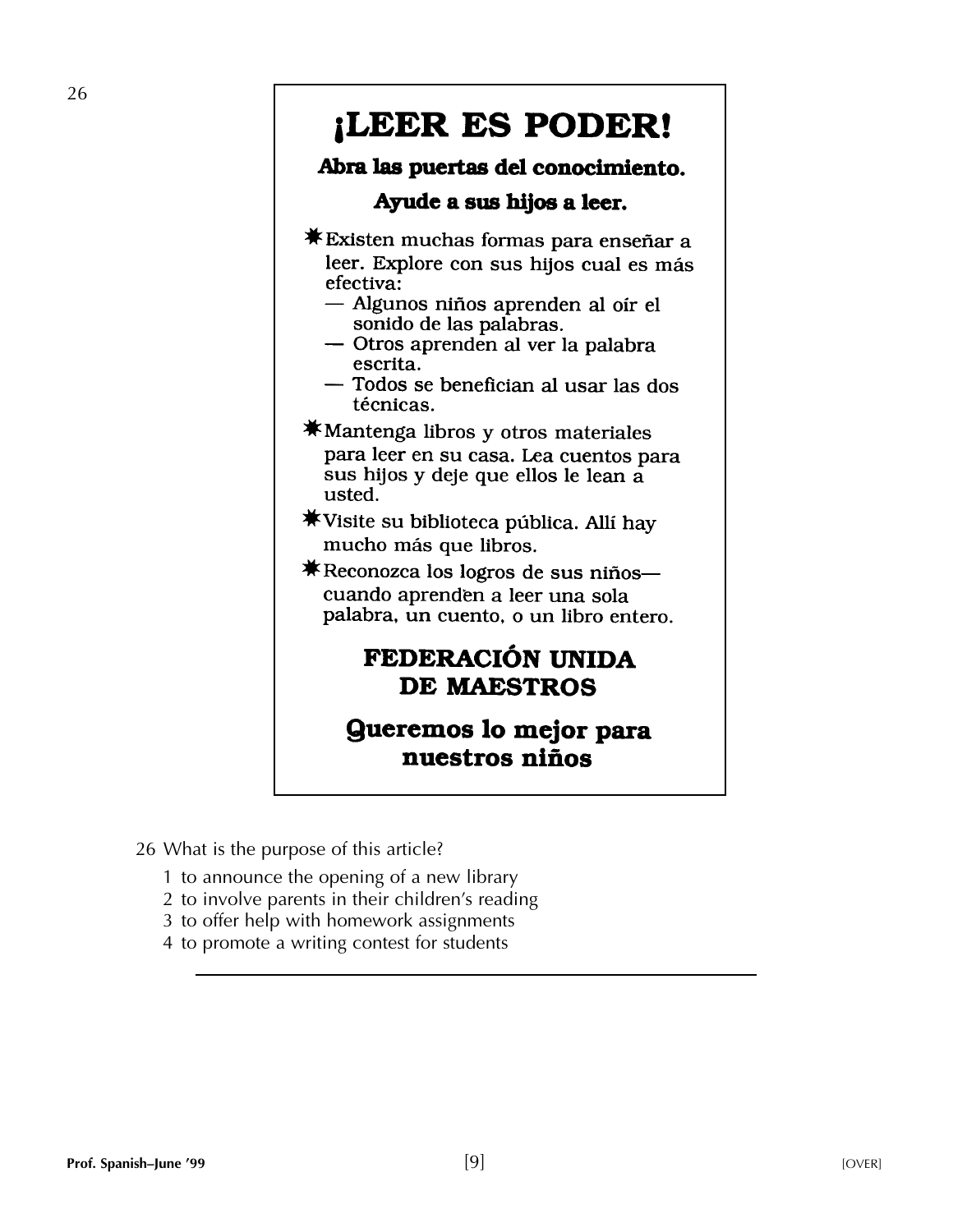#### **Part 3b**

*Directions* (27–30): There are 4 questions in this part. For each, you must answer a question in Spanish based on a reading selection in Spanish. Choose the best answer to each question and write its *number* in the appropriate space on your answer sheet. [8]





- (1) *A* (3) *C*
- (2) *B* (4) *D*

28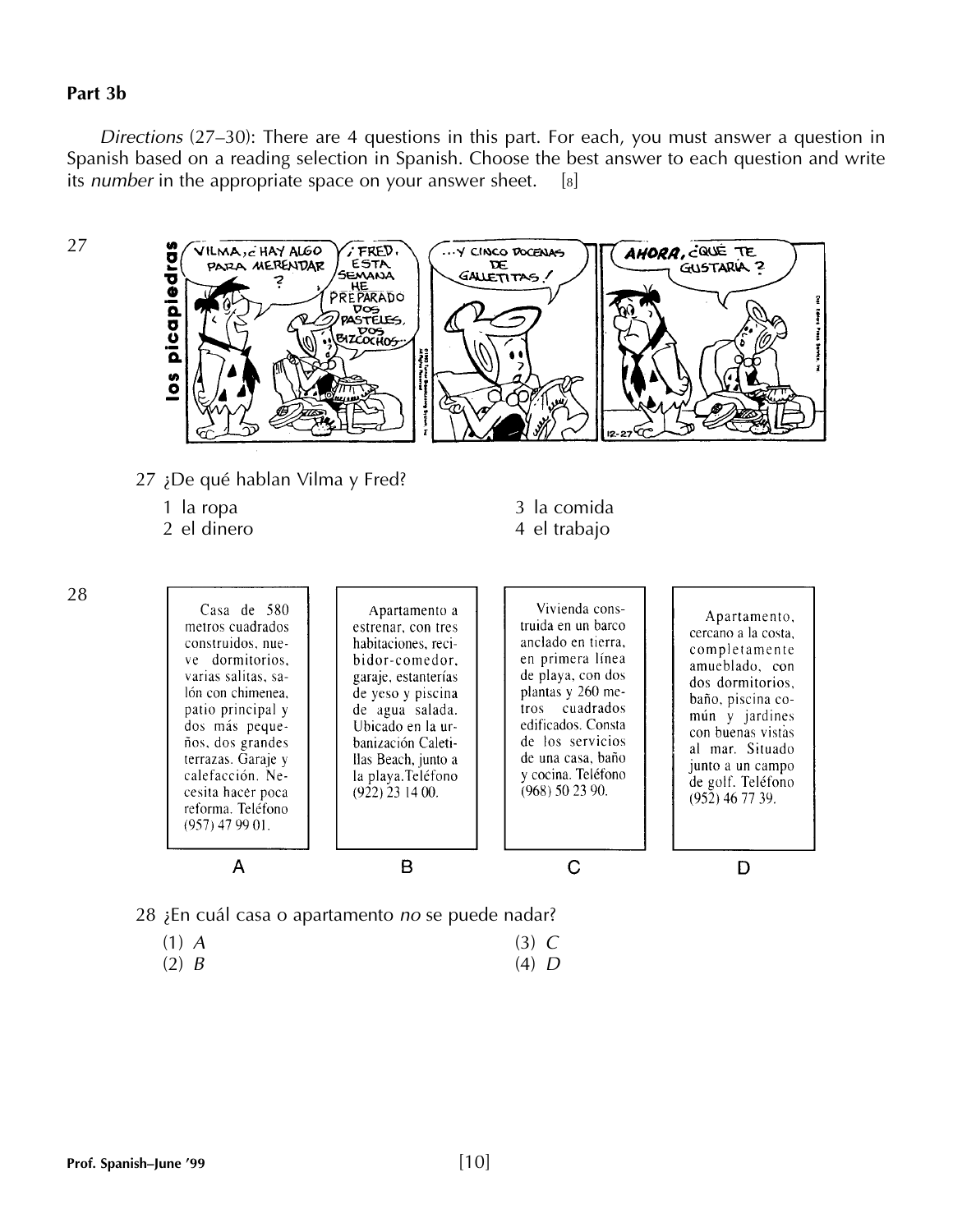$3 - J_{UNIO} - 1999$ Querida Anna, Estay muy contenta de ir a visitar tu país. Espero conocer los museos y los grandes<br>edificios Aguí A envío la<br>información de mi viaje Salgo<br>de San José a las 9:00 de la mañana. El número del vuelo es el 318. Llego a Nueva York a las tres de la tarde. Cuando //eque me gustaria comer esas Papas fritas y hamburguesas tan sabrosas. Hasta sabrosas. Hasta pronto.

- 29 ¿Qué quiere hacer Blanca durante su visita?
	- 1 conocer los lugares más importantes
	- 2 ir de compras
	- 3 visitar a los parientes
	- 4 enviar unas tarjetas postales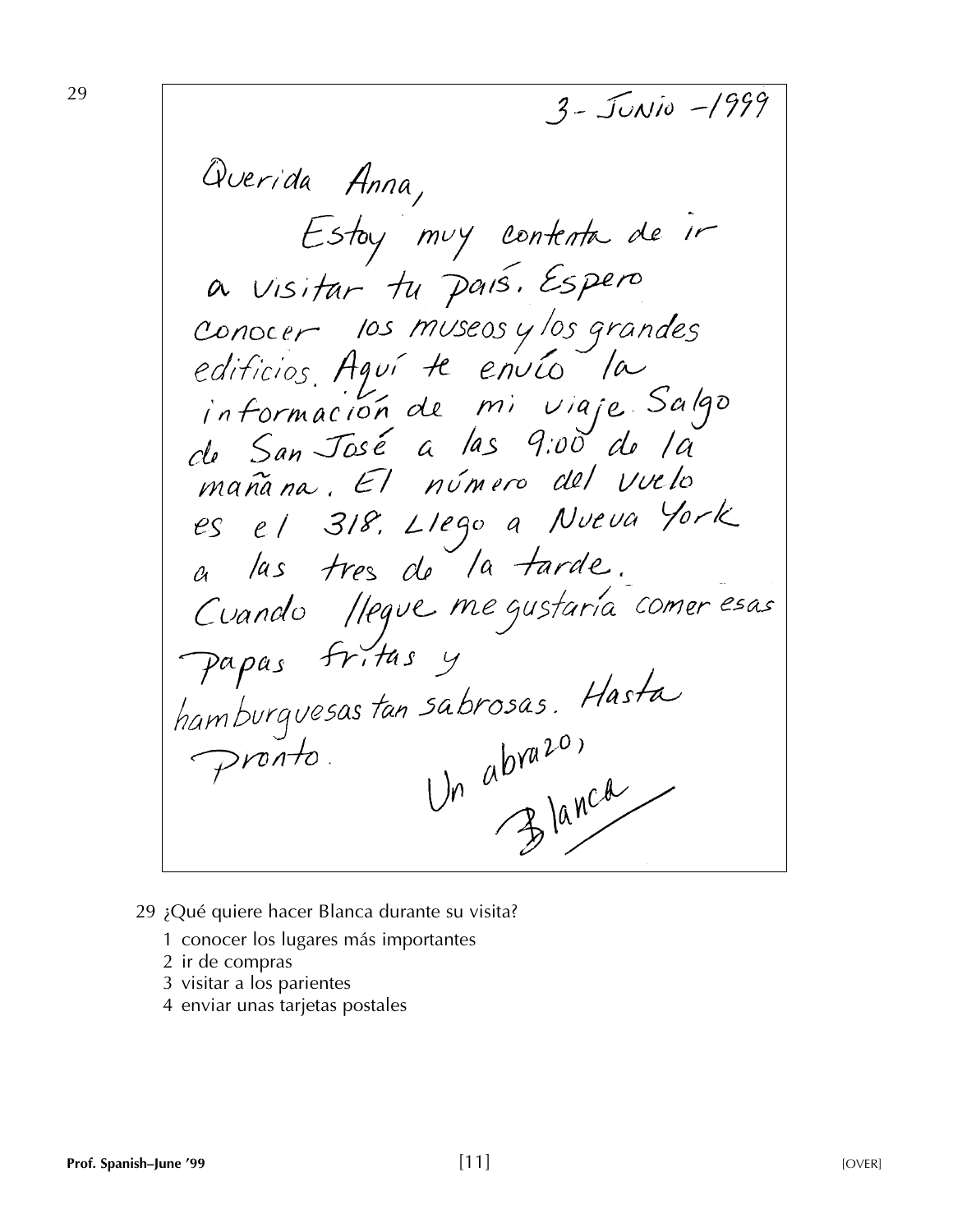

- 30 ¿Qué tipo de comida se ofrece en el restaurante El Caserio?
	-
	- 2 española
	- 1 chilena 1 and 2 mexicana 2 española e a 14 anos 2 mexicana 2 española e a 14 anos 2 mexicana 2 española e a 1
		-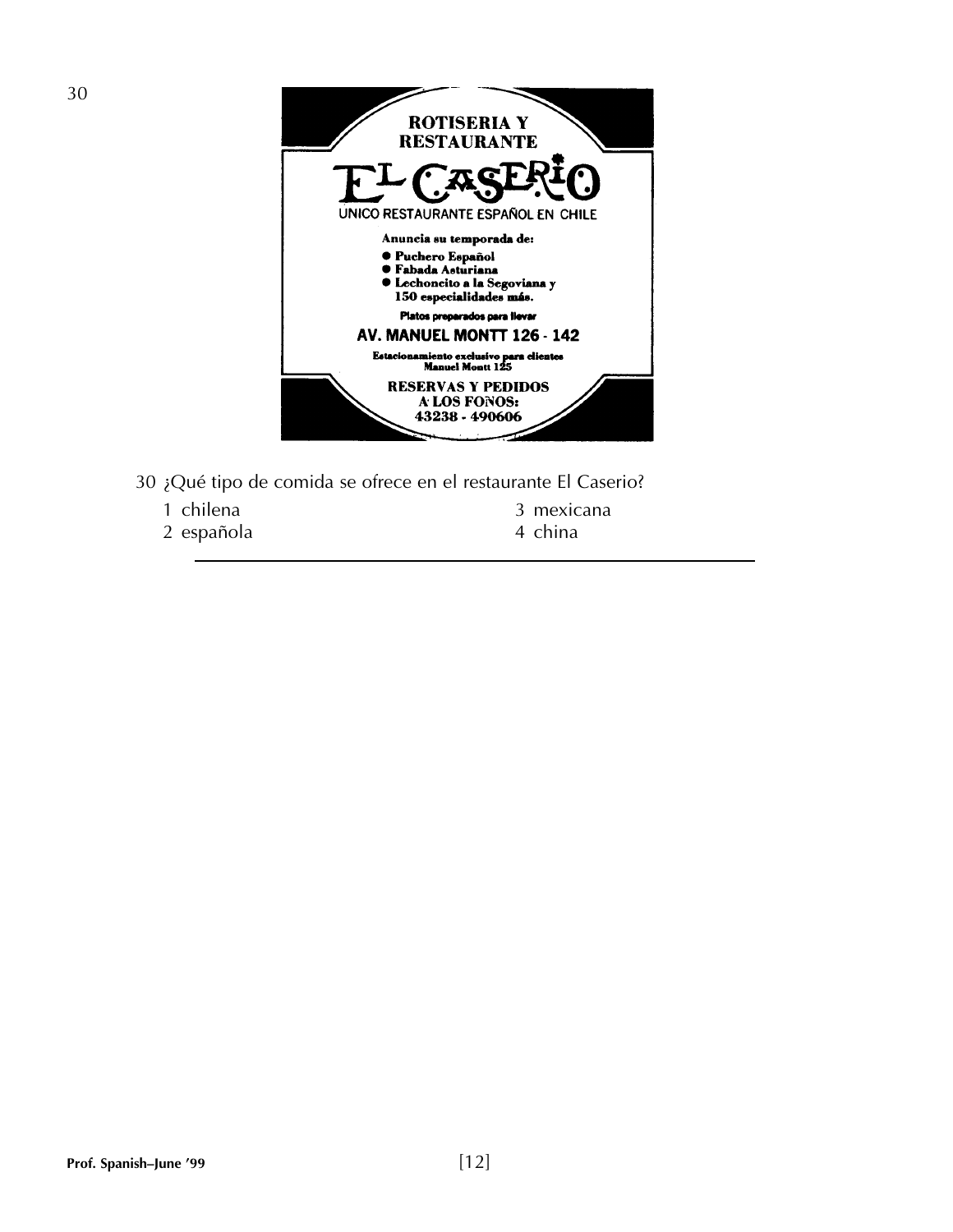## **Answer all questions in Part 4 according to the directions for Parts 4a and 4b.**

### **Part 4a**

*Directions* (31–32): In the spaces provided on your answer sheet, write *two* notes in Spanish as directed below. Each note must consist of at least  $12$  words. [6]

31 You are at a restaurant in Ecuador. After the meal you are asked to complete a comment card expressing your opinion about the restaurant and/or meal. In Spanish, write a note expressing your opinion about the restaurant and/or meal.

*Use the following:*

| Date:       | el 21 de junio de 1999 |
|-------------|------------------------|
| Salutation: | [none needed]          |
| Closing:    | [none needed]          |

**The date, salutation, and closing will** *not* **be counted as part of the 12 required words.**

32 You want to get together with your friend after school. You have not been able to talk to your friend today, so you decide to leave a note on your friend's locker. In Spanish, write a note to your friend suggesting that you get together after school.

*Use the following:*

| Date:       | el 21 de junio de 1999     |
|-------------|----------------------------|
| Salutation: | [your friend's first name] |
| Closing:    | [your name]                |

**The date, salutation, and closing will** *not* **be counted as part of the 12 required words.**

## **Part 4b**

*Directions* (33–34): In the spaces provided on your answer sheet, write *two* lists in Spanish as directed below. Each list must consist of four items. No credit will be given for one-word items that are proper names. [4]

- 33 For Spanish class, you have to write a report on places where people work. In Spanish, write a list of four places (buildings or locations) where people work.
- 34 Your pen pal has asked you to describe yourself. In Spanish, write a list of four words or phrases that describe you.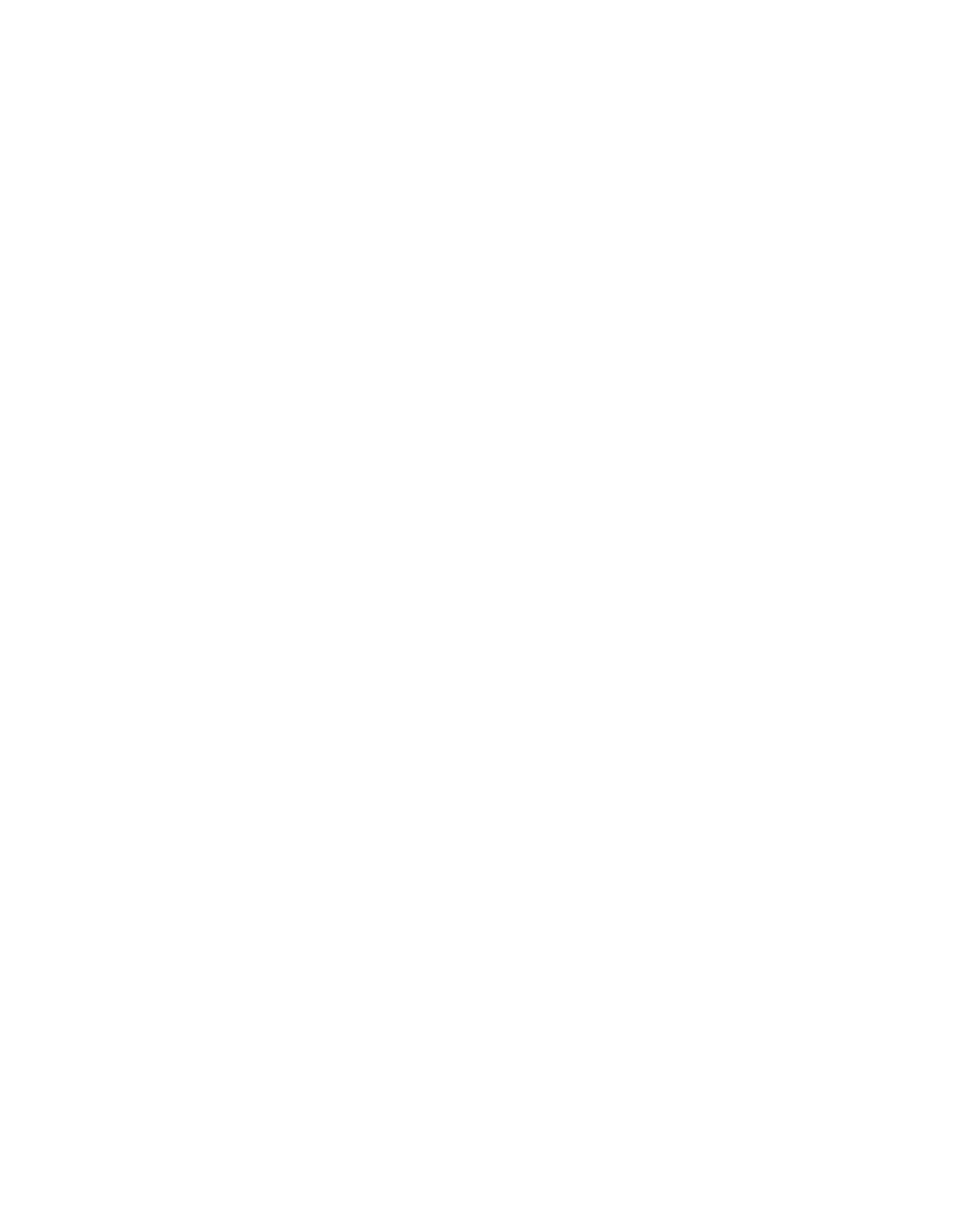| The University of the State of New York                                             | <b>Credit</b><br><b>Earned</b>                                                             |
|-------------------------------------------------------------------------------------|--------------------------------------------------------------------------------------------|
| <b>SECOND LANGUAGE PROFICIENCY EXAMINATION</b>                                      | Part 1a                                                                                    |
| <b>SPANISH</b>                                                                      | Part 1b                                                                                    |
|                                                                                     | Part 2                                                                                     |
| <b>Monday, June 21, 1999—9:15 a.m.</b>                                              | Part 3                                                                                     |
|                                                                                     | Part 4                                                                                     |
| <b>ANSWER SHEET</b>                                                                 | <b>TOTAL</b>                                                                               |
| Male                                                                                | <b>Minimum</b><br>number<br>- of<br>credits needed for student<br>to pass.<br>(Check one.) |
|                                                                                     |                                                                                            |
|                                                                                     | Rater's<br>Initials                                                                        |
| Answer all questions on this test. Use only black or blue ink on this answer sheet. |                                                                                            |

| Part 2                   |                 |                |                          |
|--------------------------|-----------------|----------------|--------------------------|
| 2a                       |                 | 2 <sub>b</sub> | 2c                       |
| $1$                      | $6 \dots$       | $11$           | $16$                     |
| 2                        | $7$             | $12$           | $17$                     |
| 3                        | $8 \dots \dots$ | $13$           | $18$                     |
| 4                        | $9$             | $14$           | 19                       |
| 5                        | $10$            | $15$           | 20                       |
| Part 2<br><b>Credit:</b> |                 |                |                          |
|                          | Part 3          |                |                          |
| 3a                       |                 | 3 <sub>b</sub> |                          |
| $21$                     | 24              | $27$           | 29                       |
| 22                       | 25              | 28             | 30                       |
| 23                       | $26$            |                |                          |
|                          |                 |                | Part 3<br><b>Credit:</b> |

**Tear Here**

Tear Here<br>-----------

 $\frac{1}{2}$   $\frac{1}{2}$   $\frac{1}{2}$   $\frac{1}{2}$   $\frac{1}{2}$   $\frac{1}{2}$   $\frac{1}{2}$   $\frac{1}{2}$   $\frac{1}{2}$   $\frac{1}{2}$   $\frac{1}{2}$   $\frac{1}{2}$   $\frac{1}{2}$   $\frac{1}{2}$   $\frac{1}{2}$   $\frac{1}{2}$   $\frac{1}{2}$   $\frac{1}{2}$   $\frac{1}{2}$   $\frac{1}{2}$   $\frac{1}{2}$   $\frac{1}{2}$ 

**Tear Here**

Tear Here<br>----------